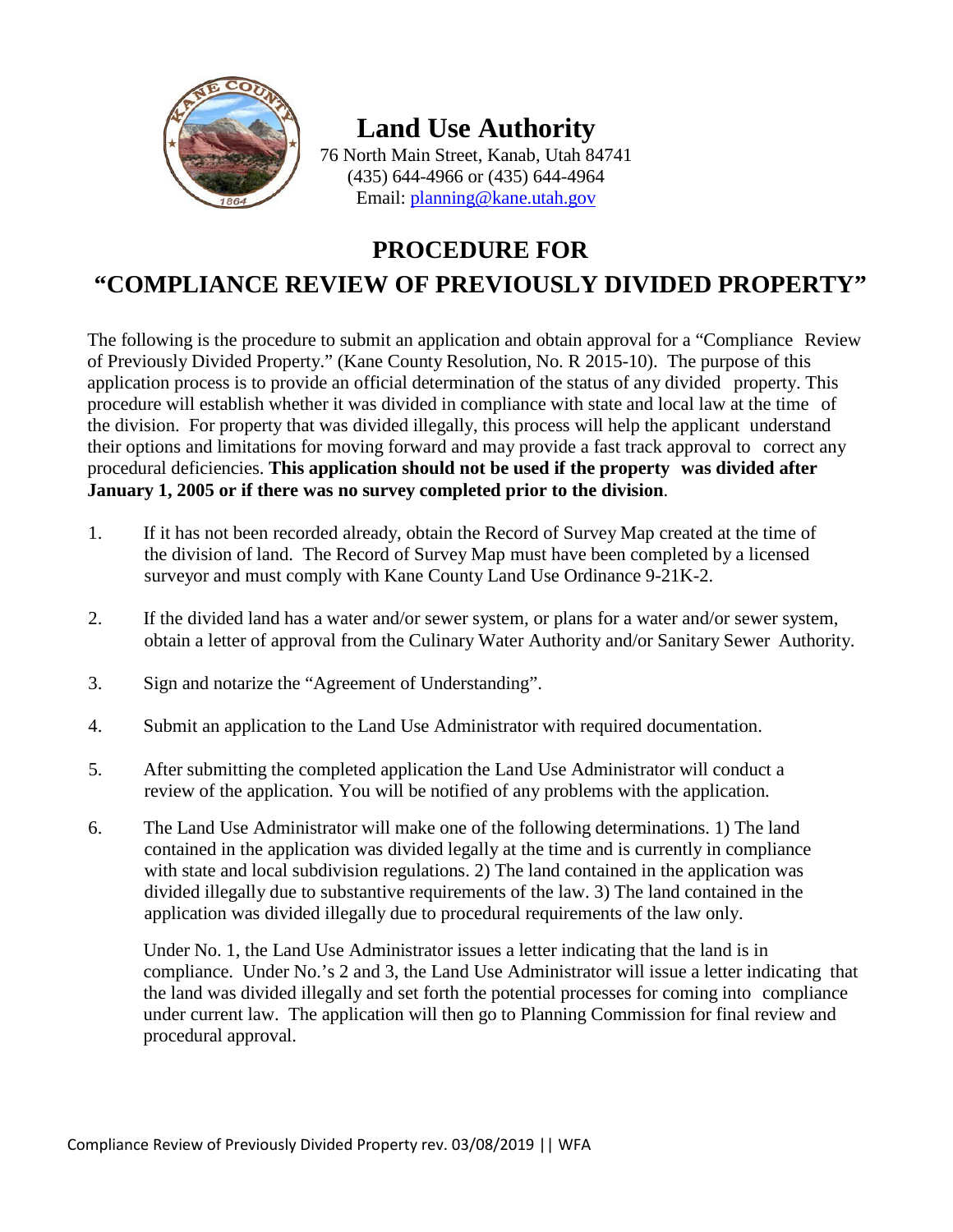- 7. Applications must be submitted no later than 10 days in advance of the next regularly scheduled Planning Commission meeting. It is highly recommended that the applicant or their authorized agent be present at the Land Use Authority meeting. Telephonic appearance is acceptable if prior arrangements are made.
- 8. After hearing the recommendation of the Land Use Administrator, the Planning Commission will approve or deny the application. Approved applications, and letter issued by the Land Use Administrator indicating that the divided land is compliant with subdivision requirements, may be recorded.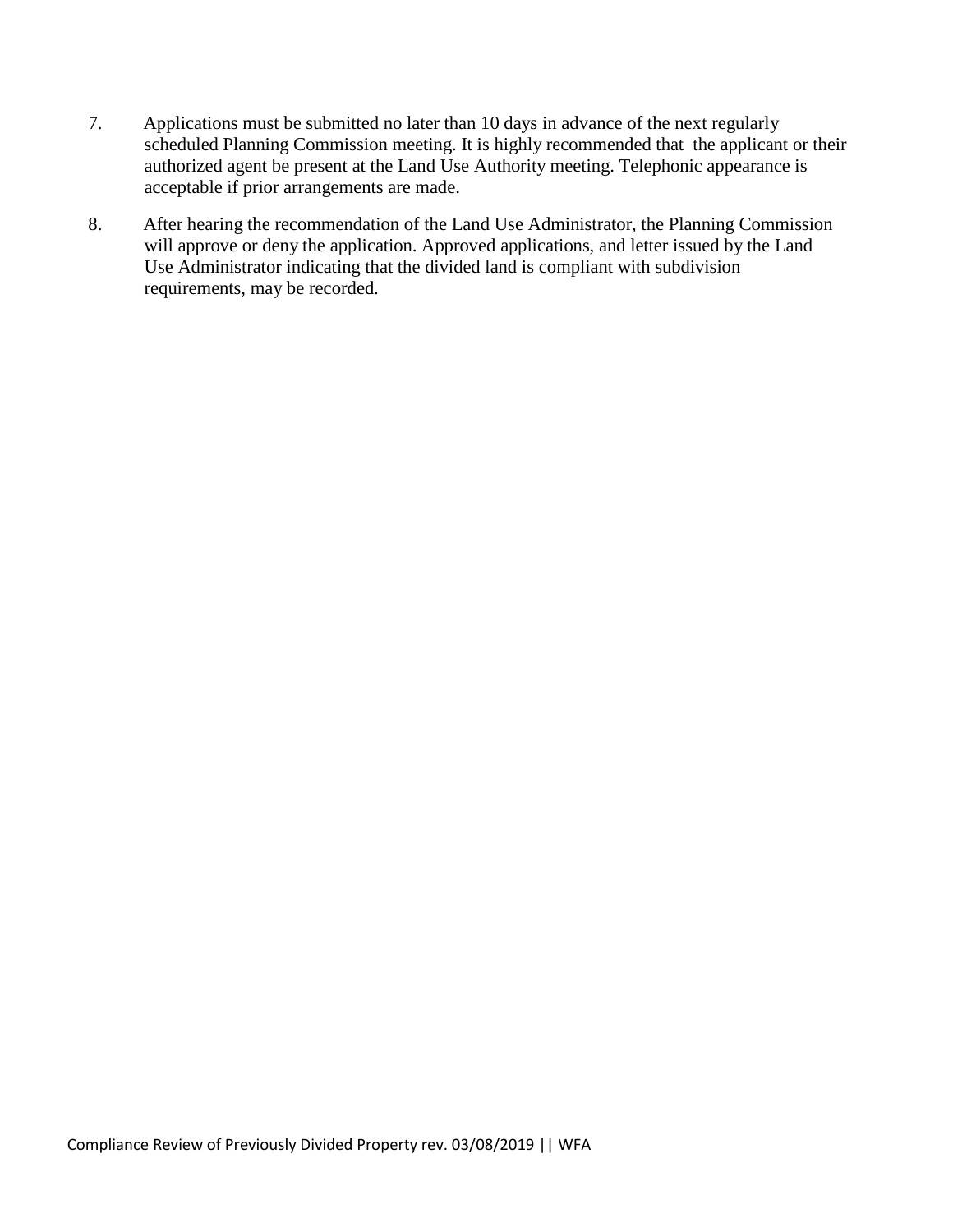

## **"COMPLIANCE REVIEW OF PREVIOSULY DIVIDED PROPERTY" APPLICATION**

| <b>Number of Lots:</b>            | Minimum Lot Size:                                              |  |  |
|-----------------------------------|----------------------------------------------------------------|--|--|
|                                   |                                                                |  |  |
| <b>Additional Comments:</b>       |                                                                |  |  |
|                                   | I HEREBY CERTIFY THE ABOVE INFORMATION TO BE TRUE AND ACCURATE |  |  |
| Signature: Signature:             | Date:                                                          |  |  |
|                                   |                                                                |  |  |
|                                   |                                                                |  |  |
| <b>Land Use Authority Action:</b> |                                                                |  |  |
| $\Box$ Approved $\Box$ Denied     |                                                                |  |  |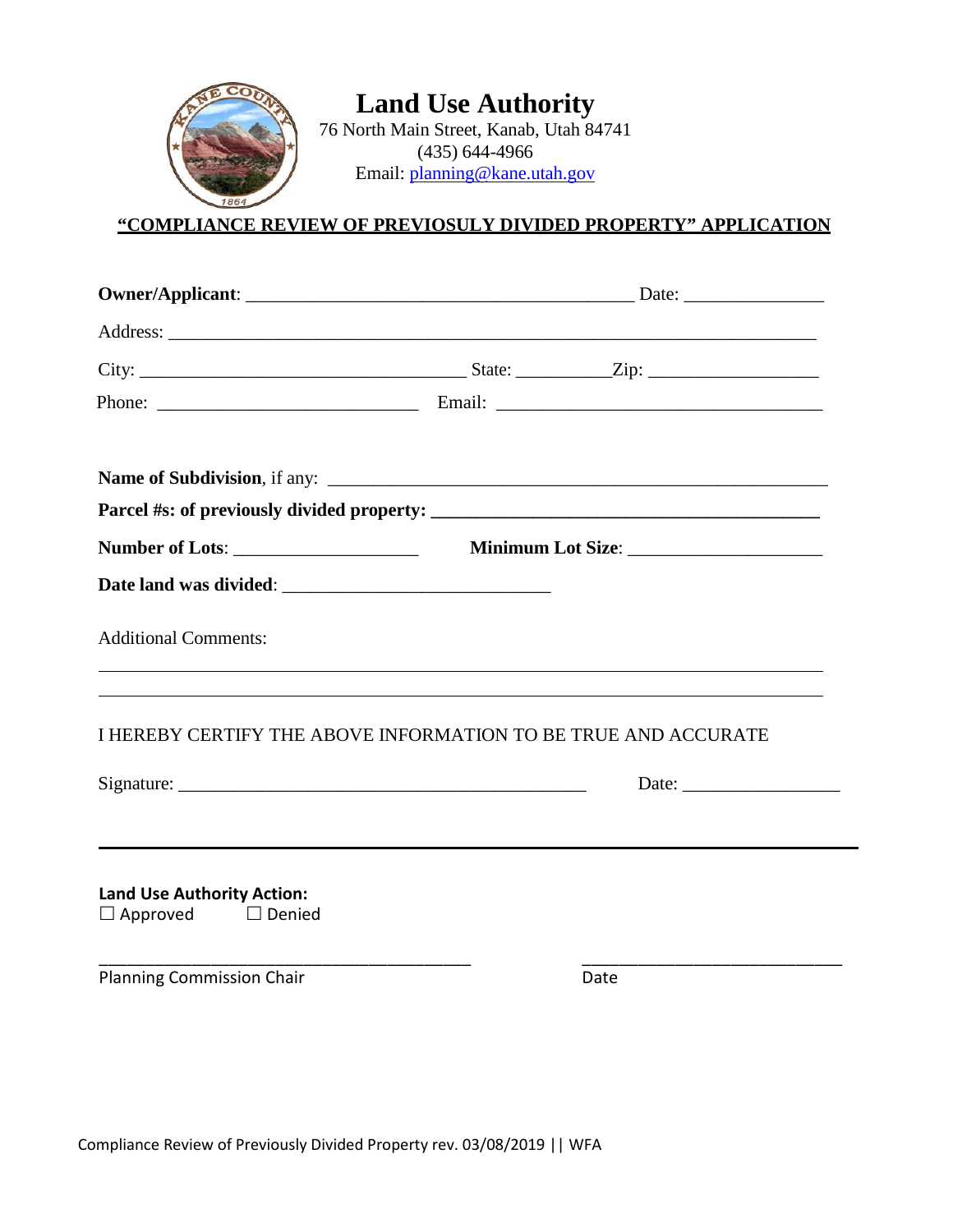| <b>Office Use Only:</b><br><b>Land Use Administrator Action:</b><br>Existing Zone:                                                                           |                                            |             |                    |                       |  |
|--------------------------------------------------------------------------------------------------------------------------------------------------------------|--------------------------------------------|-------------|--------------------|-----------------------|--|
| General Plan Compliance: $\square$ YES<br>Water/Sewer Compliance: $\square$ YES<br>Current Subdivision Reg. Compliance: $\square$ YES<br>Status of the Land: | $\Box$ NO<br>$\Box$ NO<br>$\Box$ Compliant | $\sqcup$ No | $\Box$ Substantive | $\Box$ Non-Compliance |  |
| Procedural Defect Only Record of Survey Map: $\square$ Approved<br>Denied                                                                                    |                                            |             |                    |                       |  |
| Easements: $\Box$ Approved                                                                                                                                   | $\sqcap$ Denied                            | ∐ N/A       |                    |                       |  |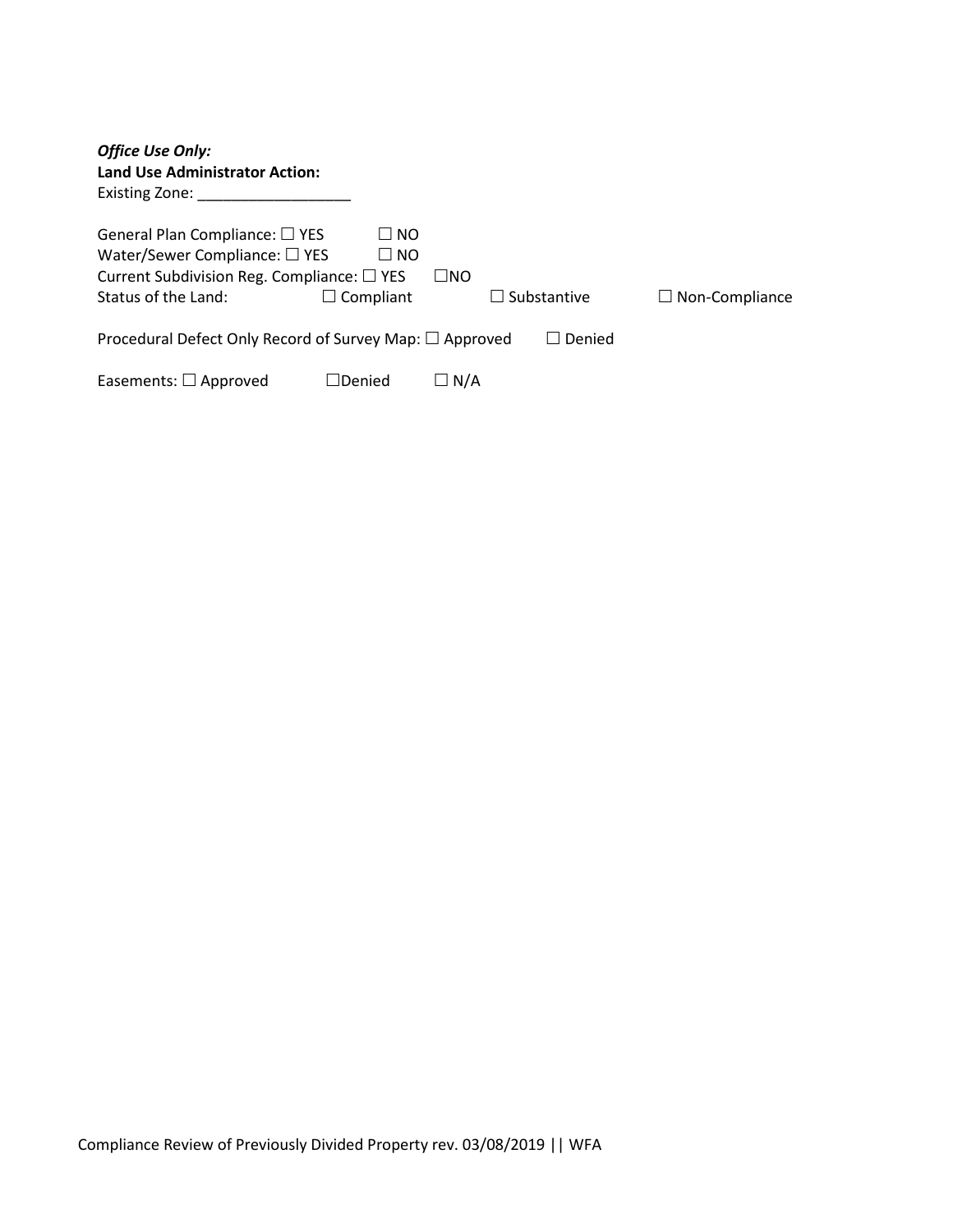### **AGREEMENT OF UNDERSTANDING**

STATE OF UTAH ) :ss COUNTY OF KANE )

I, , the applicant of a compliance review for parcels , hereby agree and take notice that under Kane County Land Use Ordinance 9-21K-2 in unincorporated areas of the County, dedicated roads will not be accepted, paved or maintained by the County, until the subdivision complies with Articles A through J of Chapter 21 of the Kane County Land Use Ordinance.

Date:

Printed Name: